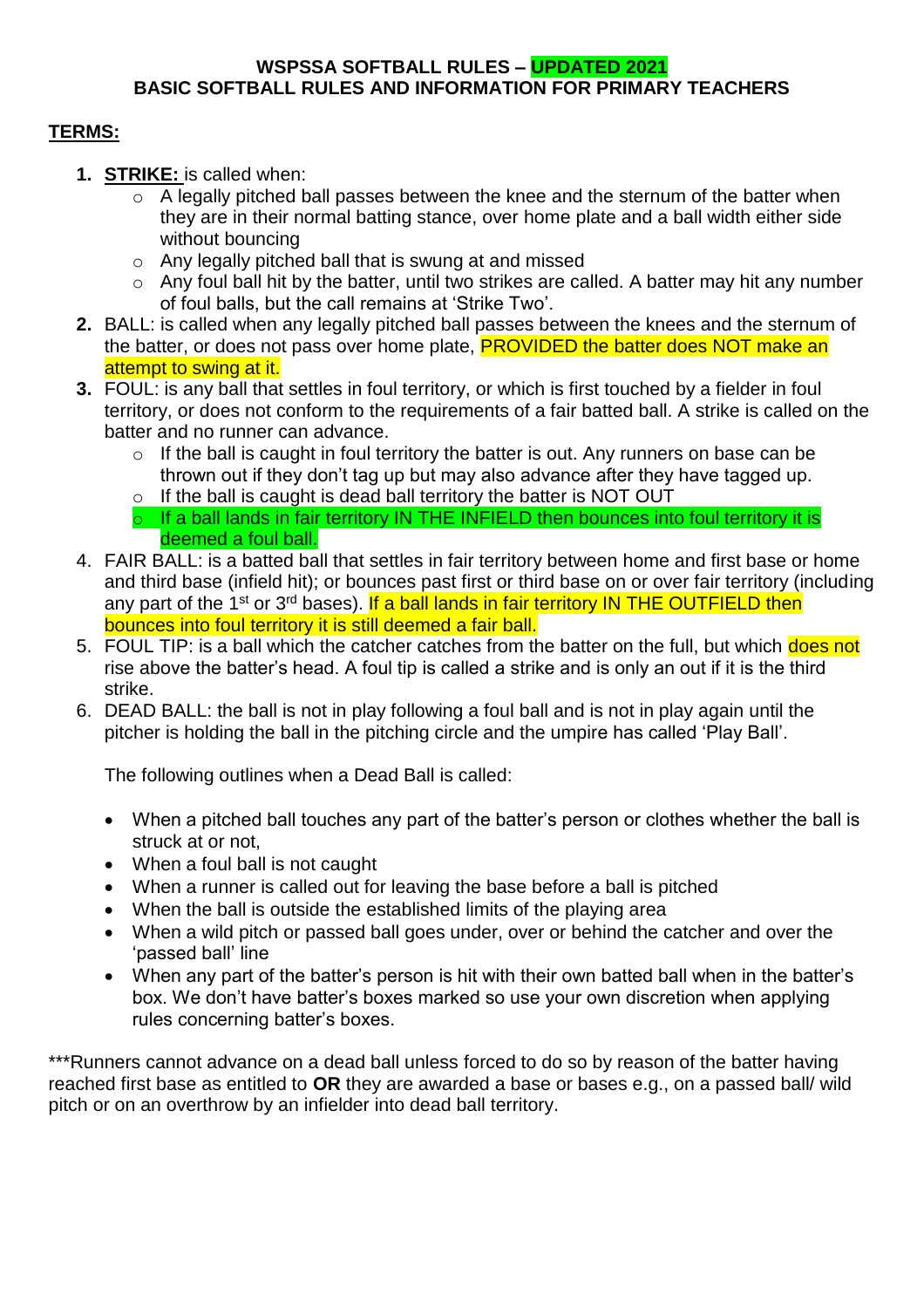## **RULES WHEN BATTING:**

BATTERS must wear a helmet while batting an base running. If the helmet has a chin strap, it must be secured. Batters must be square on to home plate when batting.

# 12 BATTERS

- $\circ$  Each time a team bats they can only bat a maximum of 12 batters. If the fielding team achieve 3 outs the swap is still made.
- o The umpire will announce to the fielders in a loud clear voice. LAST BATTER.
- $\circ$  When the 12<sup>th</sup> batter hits the ball the ball MUST be thrown home where the catcher or any other fielder stands on home plate with the ball in their glove/ hand to stop play and then the umpire will call SIDE AWAY.
- $\circ$  Or when the third out is made.

The batter is out when:

- The ball travels through the strike zone and the catcher takes the ball on the full, on the  $3<sup>rd</sup>$ strike.
- A legal catch is taken
- If the batter intentionally interferes with the catcher
- $\bullet$  If the batter swings and misses the 3<sup>rd</sup> strike and the catcher catches the ball on the full. However, DROP 3<sup>rd</sup> STRIKE: if the batter swings and misses the ball and the catcher does not catch the ball on the full or drops the ball the batter is **NOT OUT** and has to be thrown out at 1<sup>st</sup> base. The ball is live unless it goes into dead ball territory, then the batter stays on 1<sup>st</sup> base and any baserunners advance one base. As per passed ball rule. If first base is occupied and the catcher drops the ball, the batter is out. However, if there are 2 outs and the catcher drops the ball the batter and any forced base runners have to run.

## AUTOMATIC 2 BASE RULE:

When a ball is hit fair to the outfield and rolls over/under/through a fence/bush/cricket boundary/ or any other obstacle which the **umpire deems** to interfere, or obstruct the fielder the batter is awarded two bases. Additionally, if there are baserunners on they also receive 2 bases. The runners are advanced 2 bases from where they were before the ball was hit.

Example. Runners on 1 and 2 and the ball is hit over the cricket boundary the batter gets awarded 2nd base and the runner on 2 goes home and the runner on 1 goes to 3rd. **If runners have already reached the next base before the ball goes over the boundary they are still only award two bases from where they started.**

## HOME RUN RULE:

If the ball is hit into any area that would give a batter automatic 2 bases on the full it is classed as an automatic home run. For example, the field backs onto a cricket game and the ball is hit and goes over the cricket boundary on the full it is an automatic homerun.

## HIT OFF A TEE RULE:

After the pitcher throws the fourth ball to the batter the umpire brings out the Tee for the batter to hit off. If the batter has two strikes and misses the ball it is strike three, batter out. Foul balls are strikes but the batter cannot be called out on a foul ball strike.

Once the Tee is brought into play the umpire is to call the following:

• The umpire will call PLAY, when a batter is in the batting box, the umpire will call: BATTER READY... FIELDERS SET... PLAY. For each batter and after every strike, foul ball, dead ball or after time has been called.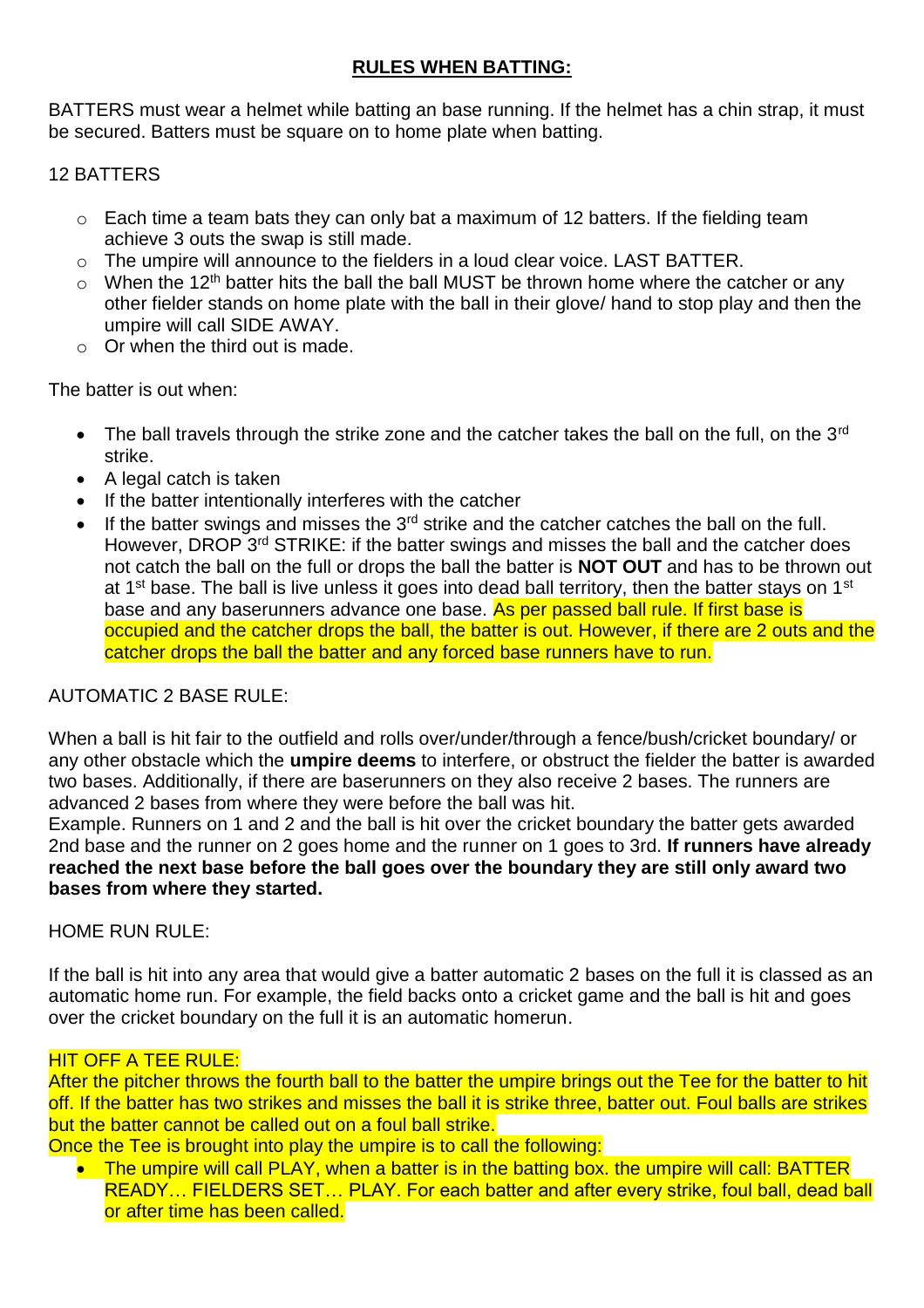- BATTER READY: Once the call is made and the umpire can see that the batter is ready, the batter is no longer able to move. Batters must be square on to home plate when batting. FIELDERS SET: The fielders are no longer able to move until the ball is hit. Then finally the umpire calls.
- PLAY/ PLAY BALL: The batter hits the ball. The batter CAN NOT move their back foot after you have called batter ready. In the case of a batter moving their back foot and hitting the ball TIME is called and the batter is awarded a strike. In the case where their back foot moves and its strike 3 the batter is out.

## **The batter becomes a baserunner immediately when:**

- They hit a fair ball
- The third strike is dropped by the catcher unless first base is occupied and there are less than two outs. When there are two out the play must be made to make the out. (see drop third strike rule)
- The catcher interferes with or prevents them making a strike in the ball (catcher's interference)

# **The baserunners are out when:**

- A fair ball is held securely by the fielder on 1st base before the base runner reaches it
- The runner is tagged while off a base (except when they are returning to a base after a foul hit or when immediately returning to first base after correctly running through it). Any fielder may tag a runner, but the ball must remain controlled in the tagging hand. NB Runners are not automatically out for running 2nd or 3rd bases - but they can be

tagged when off the base.

- The runner fails to touch the bases in the proper order when running
- The runner moves approximately 1m either side of the running line when trying to avoid being tagged by the opponent
- The runner fails to return to the base they occupied when a catch was taken
- The runner fails to reach the base on a force play before the fielder takes the ball on that base. A force occurs when a runner is forced to advance e.g. a runner on 1st base must go to 2nd when the next batter hits a fair ball and is running to 1st.
- The baserunner interferes with fielders attempting to field a ball. If they do, they are out.
- A batted ball hits them, unless the ball has passed an infielder other than the pitcher

# **Baserunners leaving the base early:**

**A baserunner can advance to the next base as soon as the pitched ball crosses home plate.** 

- If a baserunner leaves early and makes it safely to the next base the umpire calls time, sends the runner back and warns the player
- If the baserunner leaves early and gets tagged out the runner is out
- If the baserunner leaves early and a safe hit is made. Time is called the runner and batter are sent back, with no additional ball or strike added to the batter.
- If the base runner leaves early (after being warned or the team being warned) and the ball is hit which results in the batter getting out. The base runner which left early is also out.
- If the runner/ or team have been warned and runners continue to leave early the base runner is out.

# **ADDITIONAL RULES FOR BASERUNNERS**

- On a foul ball all base runners must return to the bases they occupied when the hit was made
- A baserunner may advance one base on an overthrow in dead ball territory or a wild pitch. THE RUNNER MAY ADVANCE AS MANY BASES AS POSSIBLE ON A THROW IN FAIR **TERRITORY**
- When the ball and the baserunner reach the base at the same time the baserunner is SAFE.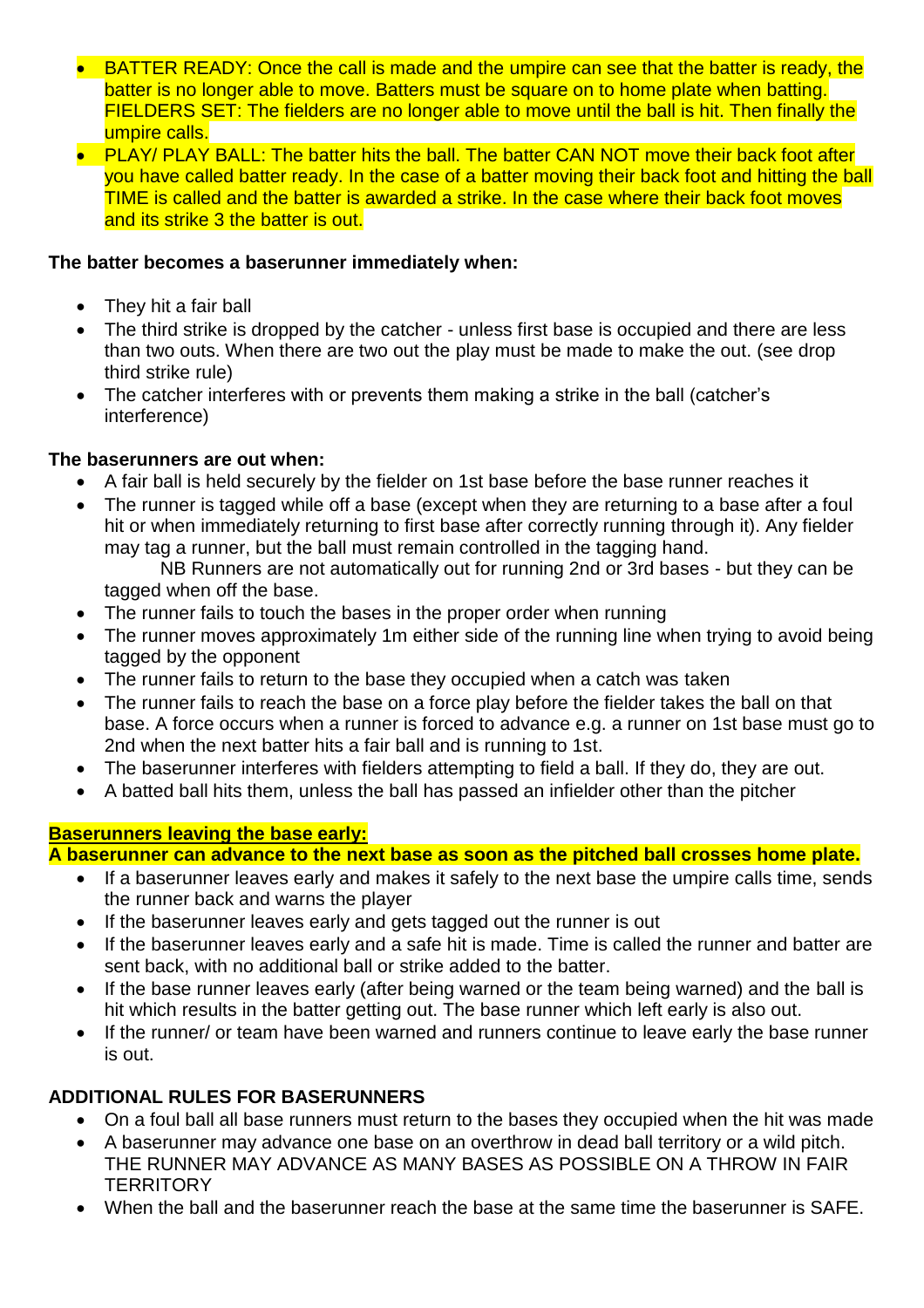• Baserunners must return to the base they were on when a ball is caught (ie. TAG UP) Once they touch that base they may continue to run (after the catch) at risk of being tagged out!

## **HELMETS**

All batters must wear helmets and they must remain on until the player is out or at home. If the player removes the helmet they are out. If the helmet falls off the umpire should call TIME so the player can fix the helmet.

### **THROWING THE BAT**

A batter will be called out if the bat is thrown dangerously. Usually the batter is given a warning and the team given a general warning that any other batter who throws the bat will be out.

#### **INFIELD FLY RULE**

- Infield fly rule: Runners on 1 and 2 or 1,2 and 3 with none or 1 out. The batter hit's the ball into the air, within the area that the umpire deems to be the infield, the umpire calls "IN FIELD FLY BATTER IS OUT".
- The fielder doesn't have to catch the ball the batter is still out. General rule The ball must to go higher than it does long. Determining an infield fly is at the umpire's best judgement.

# **RULES WHEN FIELDING:**

## **THE PITCHER**

Illegal pitch - An illegal pitch occurs when:

- 1. The pitcher doesn't start with two feet TOUCHING the plate.
- 2. The pitcher does not come to a complete stop when they first put two feet on the pitcher's plate. This stops quick pitches and allows the batter to get set.
- 3. Once the pitcher starts their pitching motion they must complete the pitch. The pitcher is not allowed stop start or pause once pitching motion has started.

In the case of an illegal pitch DEEMED BY THE UMPIRE to be continually deliberate after being warned the penalty is:

- 1 extra ball added to the batter. If it is the batters 4th ball they get 1st base and

- all runners on base if any get an extra base.

# **SAFETY BASE**

This is an extra base (orange) that is on the outside of the running line at 1st base which allows the baserunner a clear path to run through the base without colliding with the 1st base fielder who should stand on the inside of the base. This encourages the batter-baserunner to run to the right side of the 1st base, thereby reducing collision, foot and ankle injuries and other accidents. The white 1st base is in fair territory and the orange safety base is in foul territory. The baserunner must run through the orange base, but may use the white base if the ball travels to the outfield and runner goes straight to 2nd base. When the runner returns to 1st base after running through, they must then use the first (white) base. The first base fielder should not place any part of their body on the safety base, otherwise the batter baserunner can claim interference and be awarded the base. If the first base fielder puts their foot on the orange part of the base when catching the ball the batter runner is SAFE.

## **THIRD OUT**

No run can be scored if the THIRD OUT of an innings is the result of:

- The batter is out at first base
- The baserunner is out on a forced play
- Baserunner is out for leaving the base before the pitch is made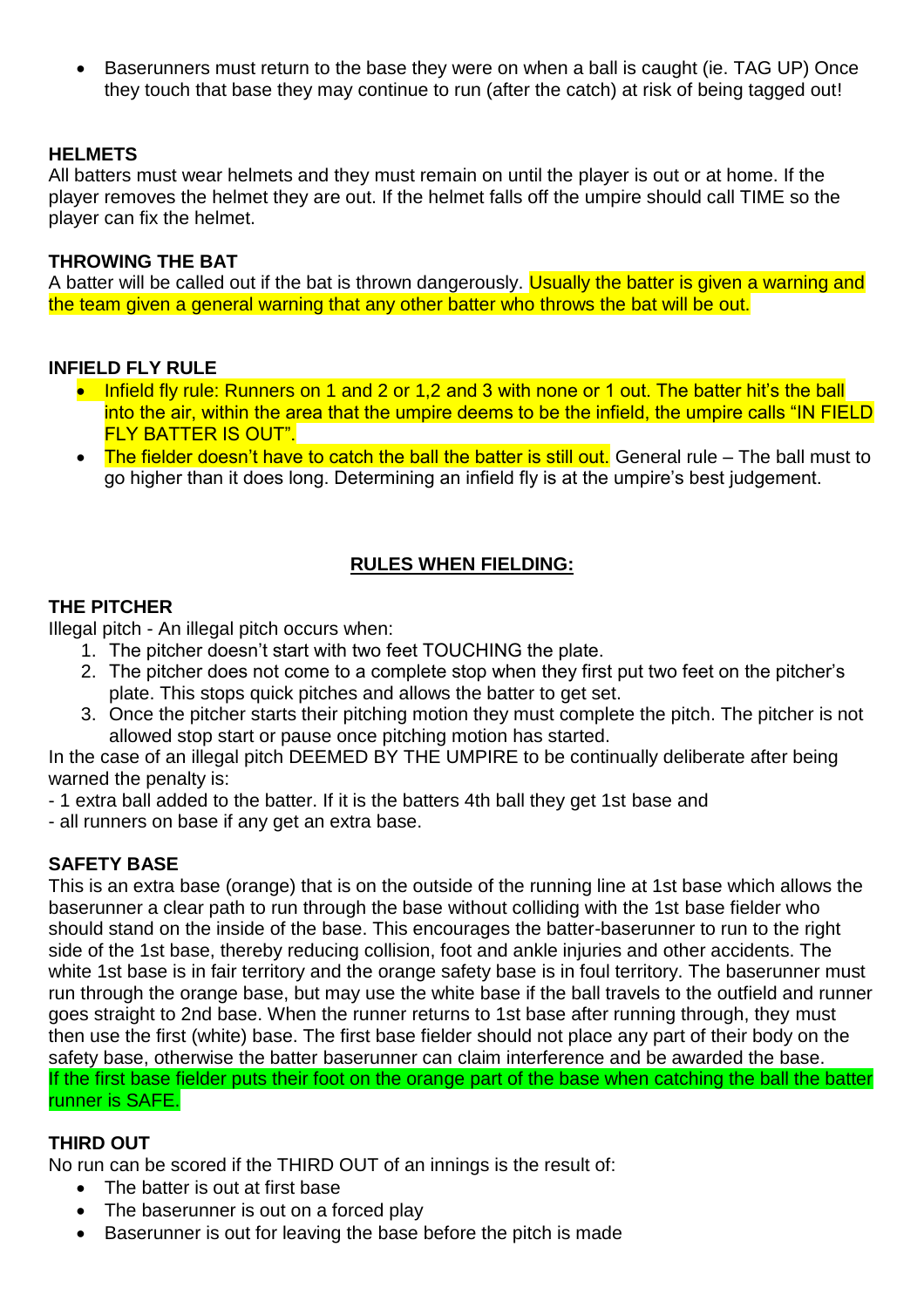• The third out is made before the runner coming home touches home plate (umpires discretion)

# **TAGGING**

Unforced runners must be tagged out.

- A runner must be tagged out with the ball or the glove containing the ball
- The fielder must have control of the ball throughout the tag, if they drop the ball the runner is SAFE
- If unsure whether a successful tag was made, the runner is safe.

## **SUBSTITUTES**

Players may change position on the field but must still bat in the same order listed on the score sheet.

# **RULES FOR SCORING**

## **CALLING GAME**

- **Games start at 12:30 (as per WSPSSA by-laws) and a minimum of 2 completed innings must be played to constitute a game. Games must be finished by 2:15 and the top of an innings cannot start after 2pm. A game can go no longer than 5 completed innings.**
- **An innings is defined as a top and a bottom**
	- o **TOP of the innings: Team A bats and Team B fields**
	- o **BOTTOM of the innings: Team A fields and Team B bats.**
	- o **Completed innings: both teams have batted and fielded**
	- $\circ$  Once a team has both batted and fielded the second innings starts with team A batting again and Team B fielding. This would now be referred to as *the top of the 2nd innings.*
- The winner of the game shall be the team that scores the most runs in a *regulation game.* That is the score at the end of the last *completed innings,* UNLESS
- The team second at bat (the bottom of the innings) in their uncompleted innings has scored more runs that the first team at bat. In this case the score shall be that at the end of the incompleted innings.
- THE SCORE REVERTS BACK ONLY WHEN THE 2ND AT BAT (AT THE BOTTOM OF THE INNINGS) ARE **BEHIND AND HAVE LESS THAN 3 OUTS WHEN THE GAME ENDS (TIME RUNS OUT OR CONDITIONS ARE UNPLAYABLE).**

It is recommended where possible coaches discuss the results of each of your school's games with the opposing coach before leaving the field.

Coaches are also encouraged to keep all score sheets in a safe place as if there any discrepancies in the final score sent by opposing teams the umpiring coach will be asked to send through the completed score sheet for the convenor to make a decision. If a score sheet is not sent when asked, the decision will remain with the convenor.

*ALL TEAMS MUST EMAIL all T-Ball team results before 12 noon the following Monday as per the WSPSSA by-laws (14) to Nicole at -* **nicole.betts7@det.nsw.edu.au**

Any result sent after this time will not be counted.

Additionally if **no result** is sent from a particular game both schools will forfeit and be **penalised with a 10 - 0 loss.** These measures align with keeping for and against.